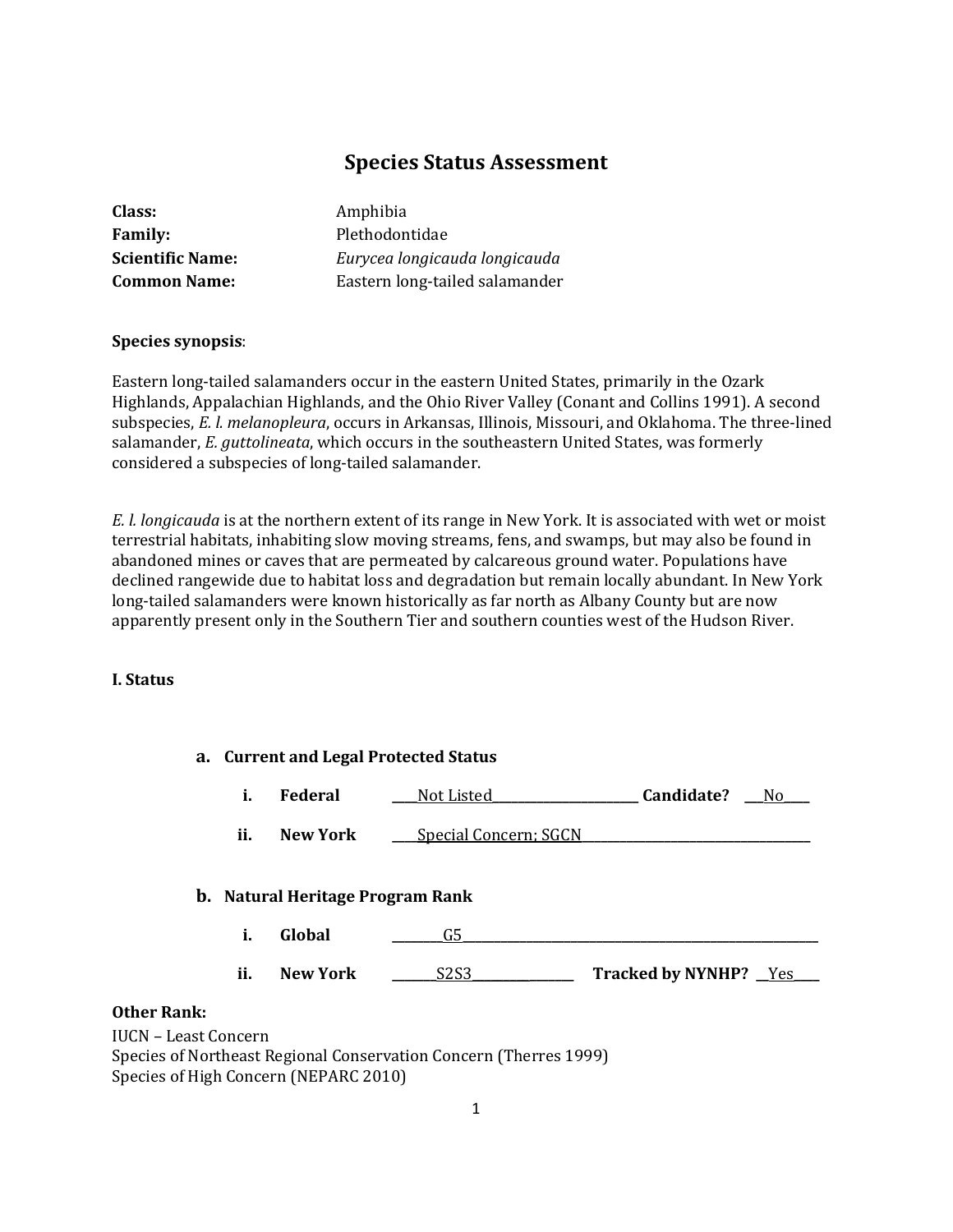### **Status Discussion:**

Long-tailed salamander is apparently restricted to the southern tier and southeastern counties west of the Hudson River in New York. It has been designated as a species of Regional Conservation Concern in the Northeast due to its unknown population status and taxonomic uncertainty (Therres 1999). NEPARC (2010) lists the eastern long-tailed salamander a Species of High Concern because more than 50% of states list the species as an SGCN, and as a species of high responsibility because the Northeast comprises more than 50% of the distribution. It is ranked as Imperiled in New York and as Secure in Pennsylvania.

Peterson and Peterson (2005) stated that long-tailed salamander is probably secure in New York although it is restricted to specific and uncommon habitats within a limited geographic range.

### **II. Abundance and Distribution Trends**

**a. North America**

| Abundance                   |                  |
|-----------------------------|------------------|
| __ declining ____increasing | X stable unknown |
| ii.<br>Distribution:        |                  |
| _declining ____increasing   | X stable unknown |
|                             |                  |

- **Time frame considered: \_\_\_**Since 1970s**\_\_\_\_\_\_\_\_\_\_\_\_\_\_\_\_\_\_\_\_\_\_\_\_\_\_\_\_\_\_\_\_\_\_\_\_\_\_\_\_\_**
- **b. Regional (e.g., Atlantic Flyway, USFWS Region 5 – Northeast, Watershed, Hydrologic Unit)**
	- **i. Abundance \_\_\_\_\_ declining \_\_\_\_\_increasing \_\_\_\_\_stable \_\_\_X\_\_ unknown ii. Distribution: \_\_\_\_\_ declining \_\_\_\_\_increasing \_\_\_\_\_stable \_\_\_X\_\_\_ unknown Regional Unit Considered: \_\_\_\_**northern edge of range\_(NY/PA/NJ)**\_\_\_\_\_\_\_\_\_\_\_ Time Frame Considered: \_\_\_\_\_\_\_\_\_\_\_\_\_\_\_\_\_\_\_\_\_\_\_\_\_\_\_\_\_\_\_\_\_\_\_\_\_\_\_\_\_\_\_\_\_\_\_\_\_\_\_\_\_\_\_\_\_\_**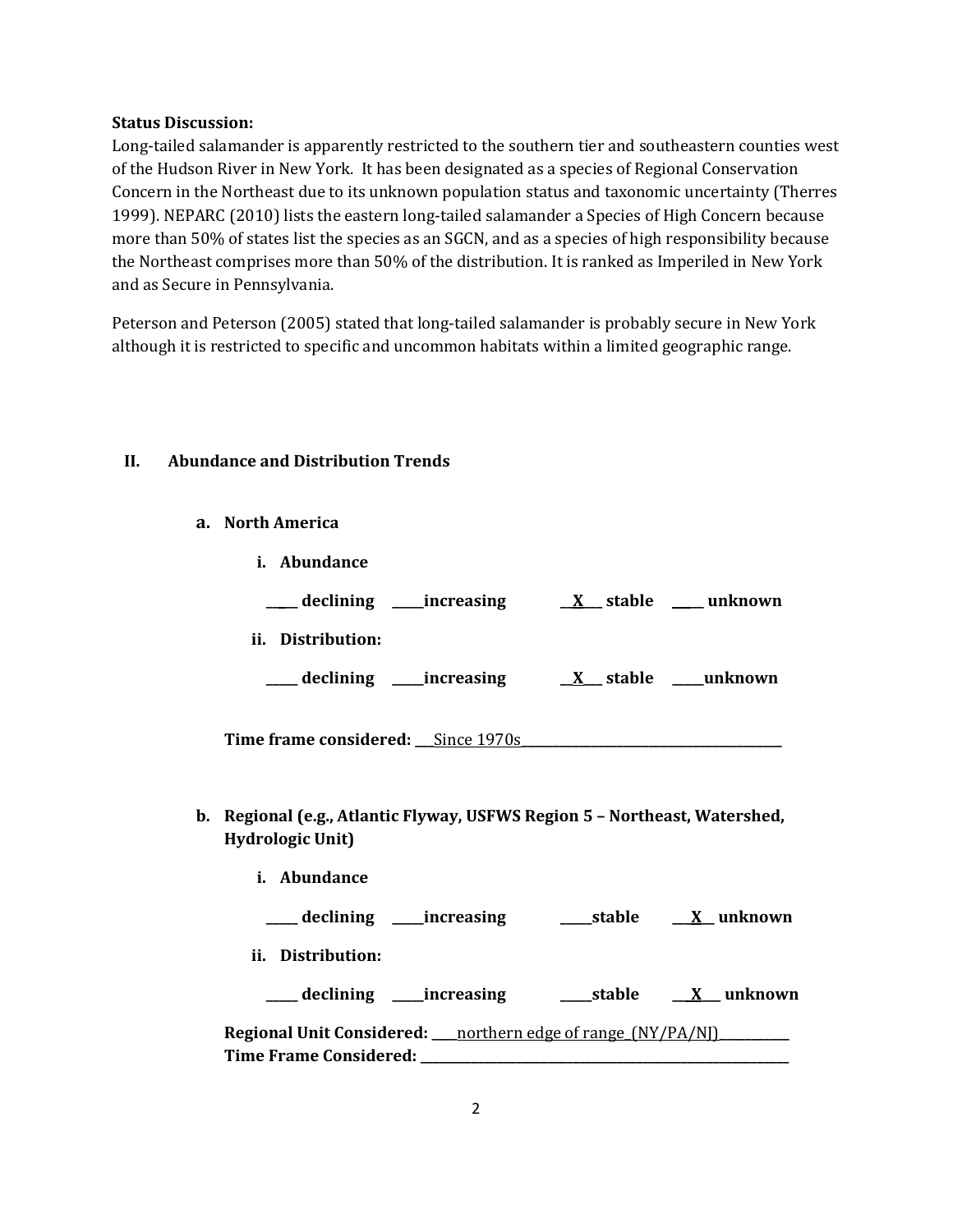**c. Adjacent States and Provinces**

| <b>CONNECTICUT</b>                                                  | Not Present $X_{-}$ | <b>No data</b> _______ |
|---------------------------------------------------------------------|---------------------|------------------------|
| <b>MASSACHUSETTS</b>                                                | Not Present $X_{-}$ | No data _______        |
| NEW JERSEY Not Present _________ No data ______                     |                     |                        |
| i. Abundance                                                        |                     |                        |
|                                                                     |                     |                        |
| ii. Distribution:                                                   |                     |                        |
|                                                                     |                     |                        |
| Time frame considered: Not specified (listed in 1979 due to rarity) |                     |                        |
|                                                                     |                     |                        |
| <b>ONTARIO</b>                                                      | Not Present $X$     | No data ______         |
| PENNSYLVANIA                                                        |                     |                        |
| i. Abundance                                                        |                     |                        |
|                                                                     |                     |                        |
| ii. Distribution:                                                   |                     |                        |
|                                                                     |                     |                        |
|                                                                     |                     |                        |
|                                                                     |                     | SGCN? No               |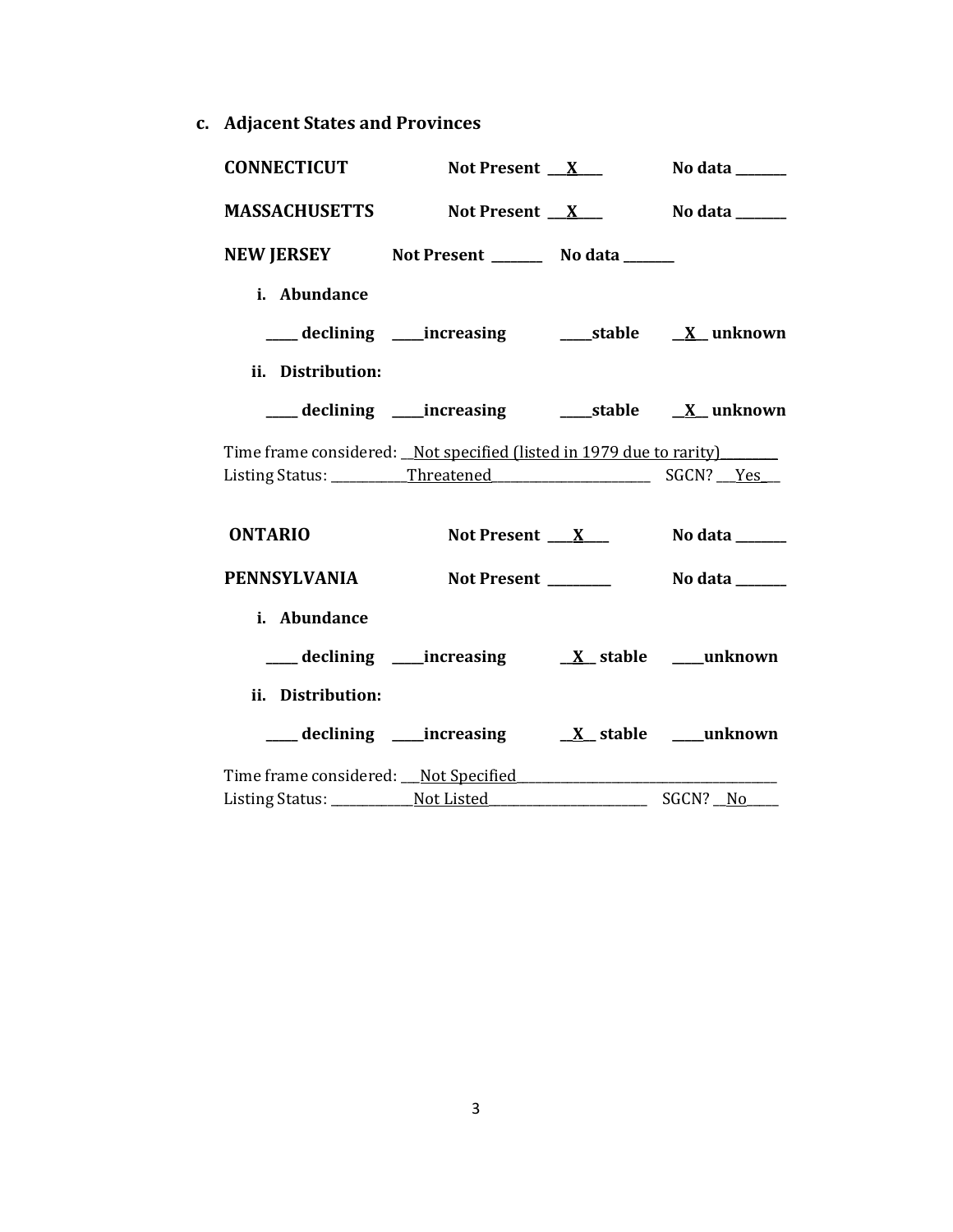| <b>QUEBEC</b>                        | Not Present $X$ | No data ______                                                            |
|--------------------------------------|-----------------|---------------------------------------------------------------------------|
| <b>VERMONT</b>                       | Not Present $X$ | No data $\_\_\_\_\_\_\_\_\_\_\_\$                                         |
| d. NEW YORK                          |                 | No data ______                                                            |
| <i>i.</i> Abundance                  |                 |                                                                           |
|                                      |                 |                                                                           |
| ii. Distribution:                    |                 |                                                                           |
|                                      |                 | ___ declining ____increasing ____________stable ____ <u>X</u> ___ unknown |
| Time frame considered: Not specified |                 |                                                                           |

# **Monitoring in New York.**

There are currently no regular monitoring activities in New York. The NY Amphibian and Reptile Atlas (Herp Atlas) was conducted in 1990-99. The Herp Atlas database also includes historic records from prior to 1990; these records are primarily a compilation of museum records and researchers' field notes. Peterson and Peterson (2005) conducted a survey of 64 sites in six counties in 2005.

### **Trends Discussion:**

Long-tailed salamander populations are widely distributed in forested habitats in the eastern United States and are in minimal need of protection (Petranka 1998).

Bishop (1941) documented 10 locations in New York, as far north as Albany County. The NY Amphibian and Reptile Atlas (1990-99) documented 12 locations in the Southern Tier and in the southwestern counties west of the Hudson River. Gibbs et al. (2007) state that the species appears to be declining in numbers and locations, but without explanation. In a survey conducted during 2005, Peterson and Peterson (2005) found long-tailed salamander at 18 sites in Steuben, Chemung, Schuyler, Tioga, Sullivan, and Orange counties; 11 of these sites were new.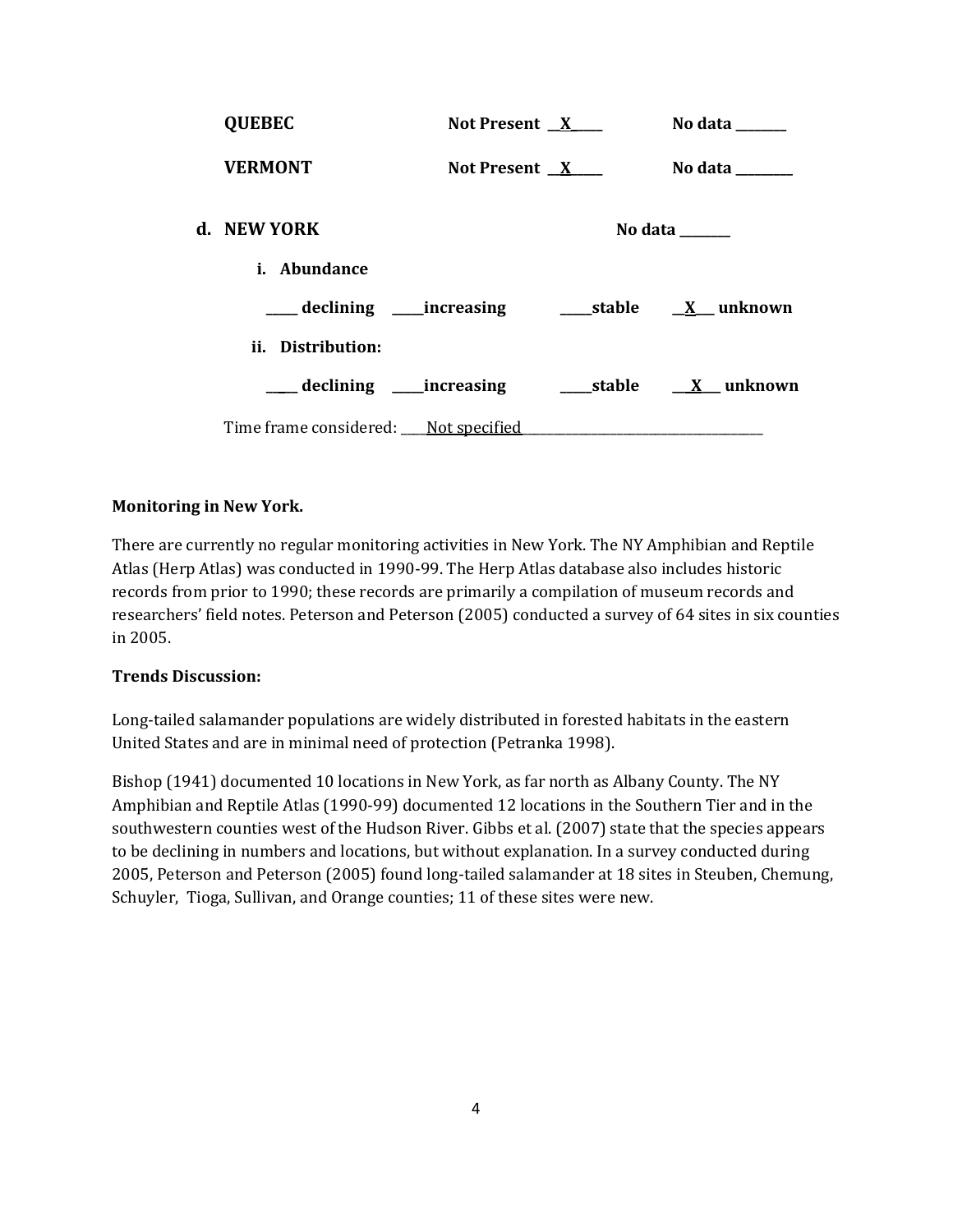

**Figure 1**: Distribution of long-tailed salamander in New York (NY Herpetology database, NYSDEC)



**Figure 2**: Distribution of long-tailed salamander in the United States (NatureServe 2012). Data developed as part of the Global Amphibian Assessment and provided by IUCN-World Conservation Union, Conservation International and NatureServe.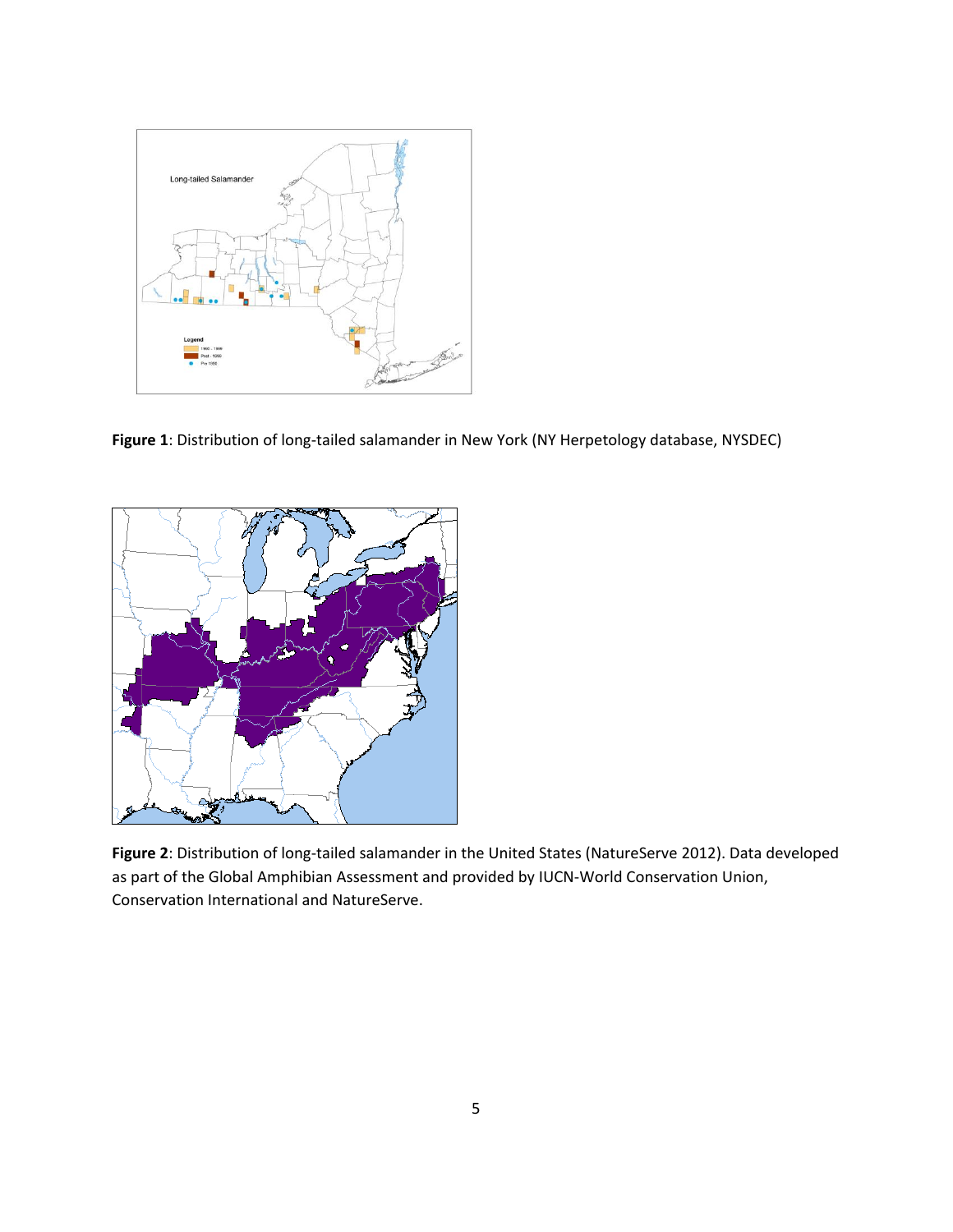

**Figure 3**: Conservation status of long-tailed salamander in the United States (NatureServe 2012).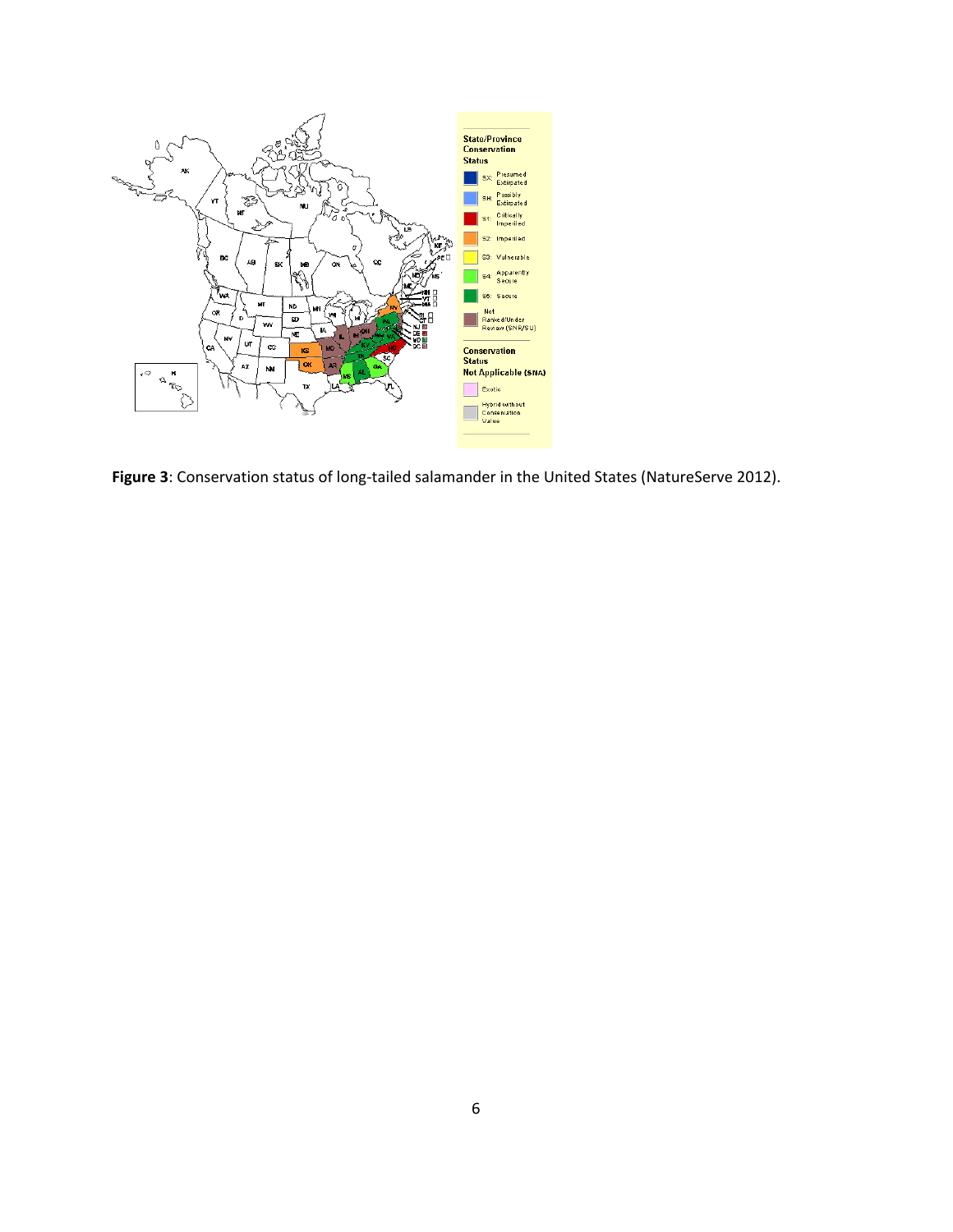### **III. New York Rarity, if known:**

| <b>Historic</b> | # of Animals | # of Locations | % of State |
|-----------------|--------------|----------------|------------|
| (select one)    |              |                |            |
| prior to 1970   |              |                |            |
| prior to 1980   |              |                |            |
| prior to 1990   |              |                |            |

### **Details of historic occurrence:**

Bishop (1941) noted 10 locations in New York, as far north as Albany County.

| <b>Current</b> | # of Animals | # of Locations | % of State |
|----------------|--------------|----------------|------------|
|                |              |                |            |

### **Details of current occurrence:**

The NY Amphibian and Reptile Atlas database (1990 to 1999) includes 13 survey quads with long-tailed salamander records on the Appalachian Plateau (Cattaraugus County eastward to Broome County) in the southern tier, and in the Hudson Valley in Orange and Sullivan counties. Since 2000, four additional quads have been confirmed to have long-tailed salamander records, including one in Livingston County where the species had not been previously reported.

The 10 locations noted by Bishop (1941) have not been confirmed recently. New locations are the result of increased searches; the state population is not likely to be increasing.

### **New York's Contribution to Species North American Range:**

| % of NA Range in New York | <b>Classification of New York Range</b> |  |  |
|---------------------------|-----------------------------------------|--|--|
| $\frac{100}{2}$ (endemic) | Core                                    |  |  |
| $-76-99$                  | <u>X</u> Peripheral                     |  |  |
| $-51-75$                  | ___ Disjunct                            |  |  |
| $-26 - 50$                | Distance to core population:            |  |  |
| $1 - 25$                  |                                         |  |  |

#### **Rarity Discussion:**

Peterson and Peterson (2005) found densities as high as 9 per square meter.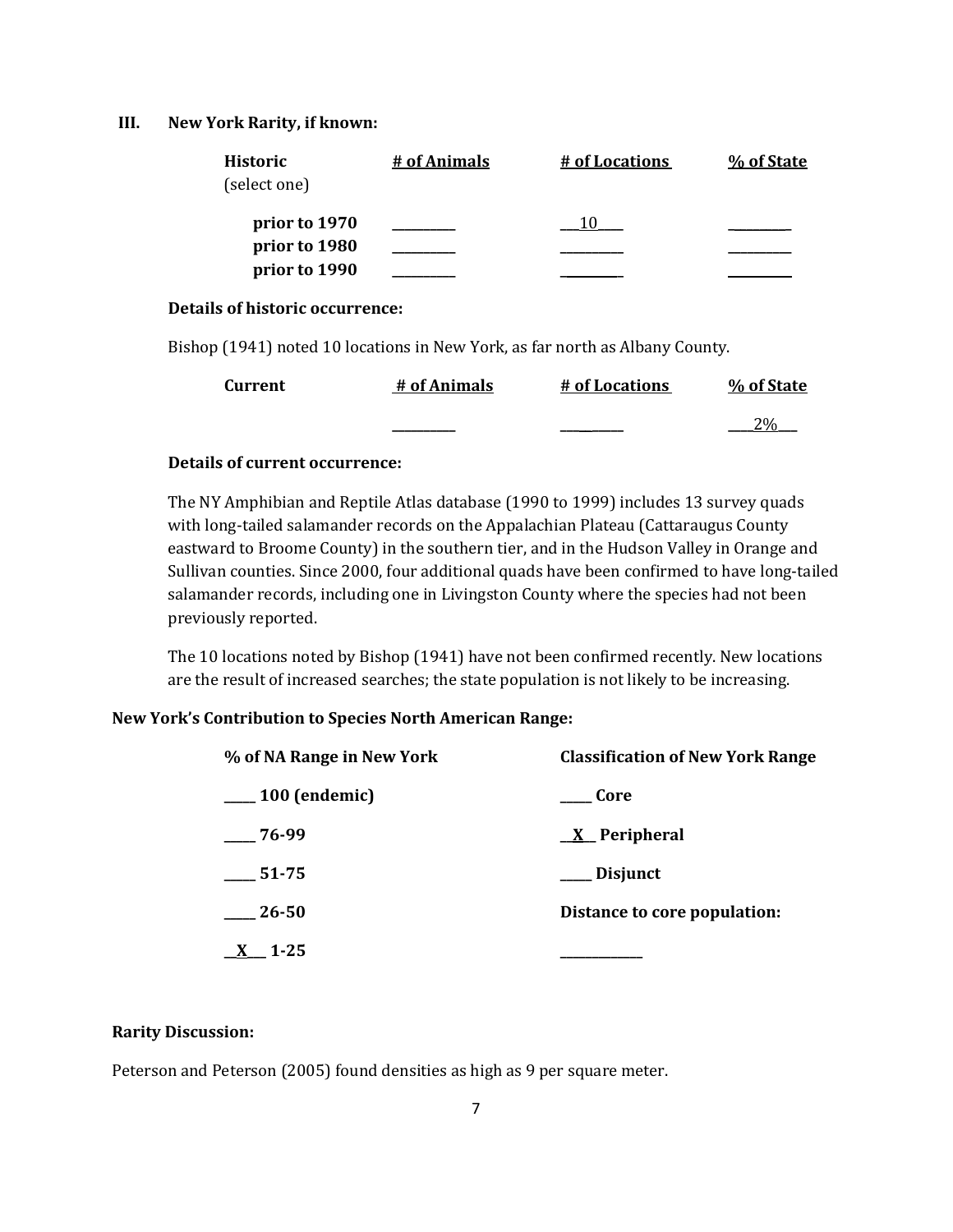# **IV. Primary Habitat or Community Type:**

- 1. Mixed Northern Hardwoods
- 2. Wet Meadow/Shrub Swamp
- 3. Freshwater Marsh
- 4. Headwater/Creek; Low Gradient; Highly Buffered, Calcareous; Transitional Cool
- 5. Floodplain Forest

### **Habitat or Community Type Trend in New York:**

| $\underline{X}$ Declining                                             | <b>Stable</b> |                     | __ Increasing | Unknown |
|-----------------------------------------------------------------------|---------------|---------------------|---------------|---------|
| <b>Time frame of decline/increase:</b> ___wetland decline since 1970s |               |                     |               |         |
| <b>Habitat Specialist?</b>                                            |               | <b>Paragona</b> Yes | X No          |         |
| <b>Indicator Species?</b>                                             |               | <b>Paragona</b>     | X No          |         |

# **Habitat Discussion:**

Long-tailed salamanders hide in rock crevices and under rocks, logs, and other debris along stream sides, in spring runs, cave mouths, and abandoned mines; in northern New Jersey they are also found in ponds (Conant and Collins 1991). All occupied sites where Peterson and Peterson (2005) observed long-tailed salamanders were visibly calcareous habitats at the base elevation of major valleys. They reported two distinct habitats: rocky calcareous tributary waterfall plunge pools a the base of major valleys, and silty calcareous floodplain forest on valley bottoms.

Adults may disperse into wooded terrestrial habitats during wet weather. Eggs are laid in underground crevices associated with springs, temporary pools, and streams; under rocks in streams; in woodland ponds; or are attached to objects in or above water in caves (NatureServe 2012).

Compared to larger ambystomatid salamanders, the movements of plethodontids are poorly documented, but home ranges likely tend to be very small, on the order of a few meters to a few dozen meters in length or diameter. Yet, on occasion, dispersing individuals likely travel at least several hundred meters, and stream-dwelling species likely disperse much farther along riverine corridors. Over a number of years, it is likely that these salamanders can spread multiple kilometers through suitable habitat (NatureServe 2012).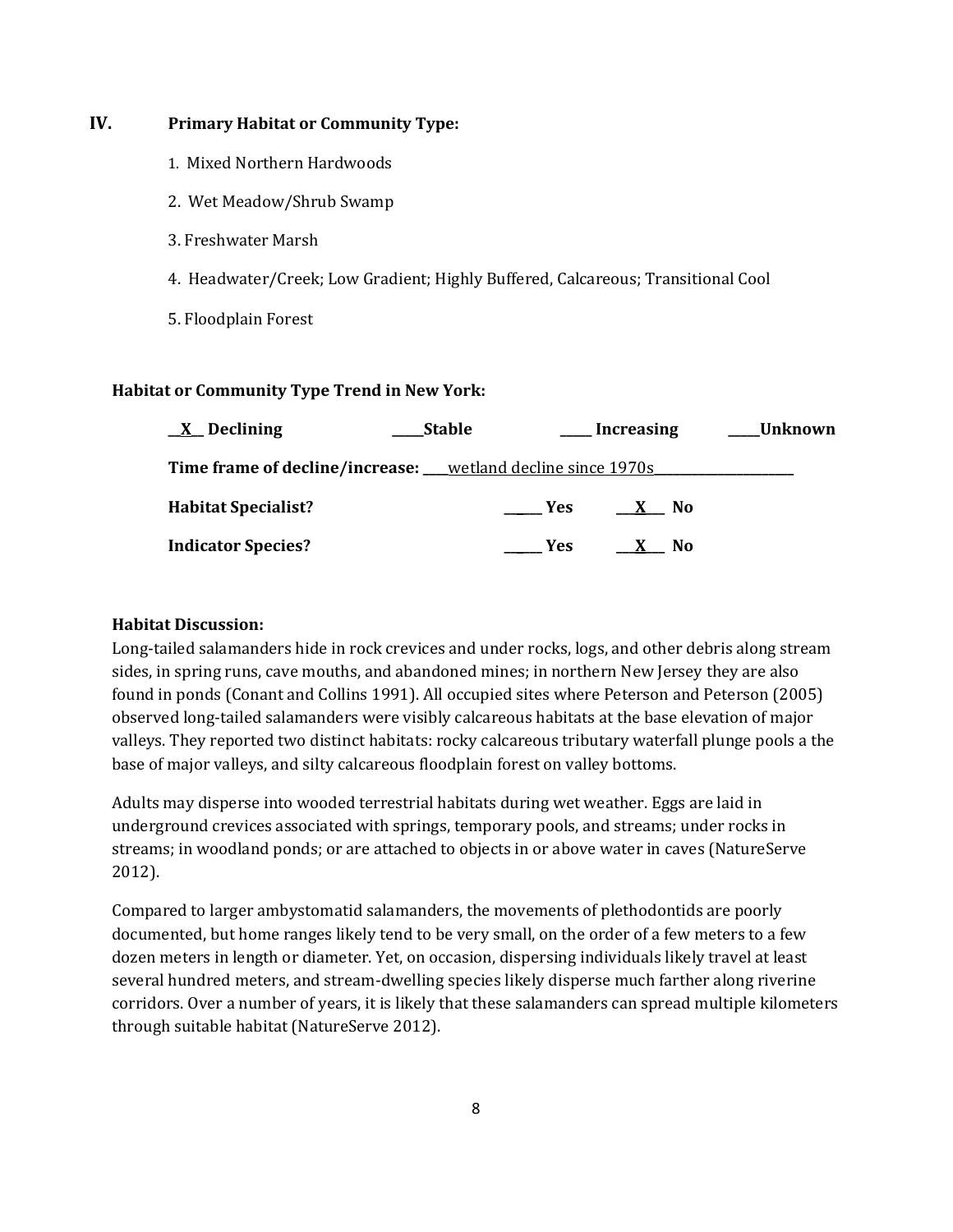- **V. New York Species Demographics and Life History**
	- **\_\_X\_\_\_ Breeder in New York**
		- **\_\_X\_\_ Summer Resident**
		- **\_\_X\_\_ Winter Resident**
		- **\_\_\_\_\_ Anadromous**

**\_\_\_\_\_ Non-breeder in New York**

- **\_\_\_\_\_ Summer Resident**
- **\_\_\_\_\_ Winter Resident**
- **\_\_\_\_\_ Catadromous**
- **\_\_\_\_\_ Migratory only**
- **\_\_\_\_\_Unknown**

### **Species Demographics and Life History Discussion:**

The mating system of long-tailed salamanders has not been studied extensively and remains largely unknown; there are no studies of their reproduction in New York. Breeding occurs during late fall and eggs are deposited during winter or spring. Females lay 60 to 110 eggs in water, attached to the underside of rocks or other submerged debris. Time to hatching ranges from 4 to 12 weeks depending on the location of the population in the range. Long-tailed salamanders are sexually mature at an average age of 2 years old. (Lannoo 2005).

The larval period of is typically 6 months. However, timing varies among populations. If there is an insufficient food supply, metamorphosis may be delayed for a year and larvae may overwinter. The metamorphosis size of long-tailed salamanders is 23 to 28mm snout to vent length but if overwintering occurs, they can be greater than 50 mm in total length (Lannoo 2005).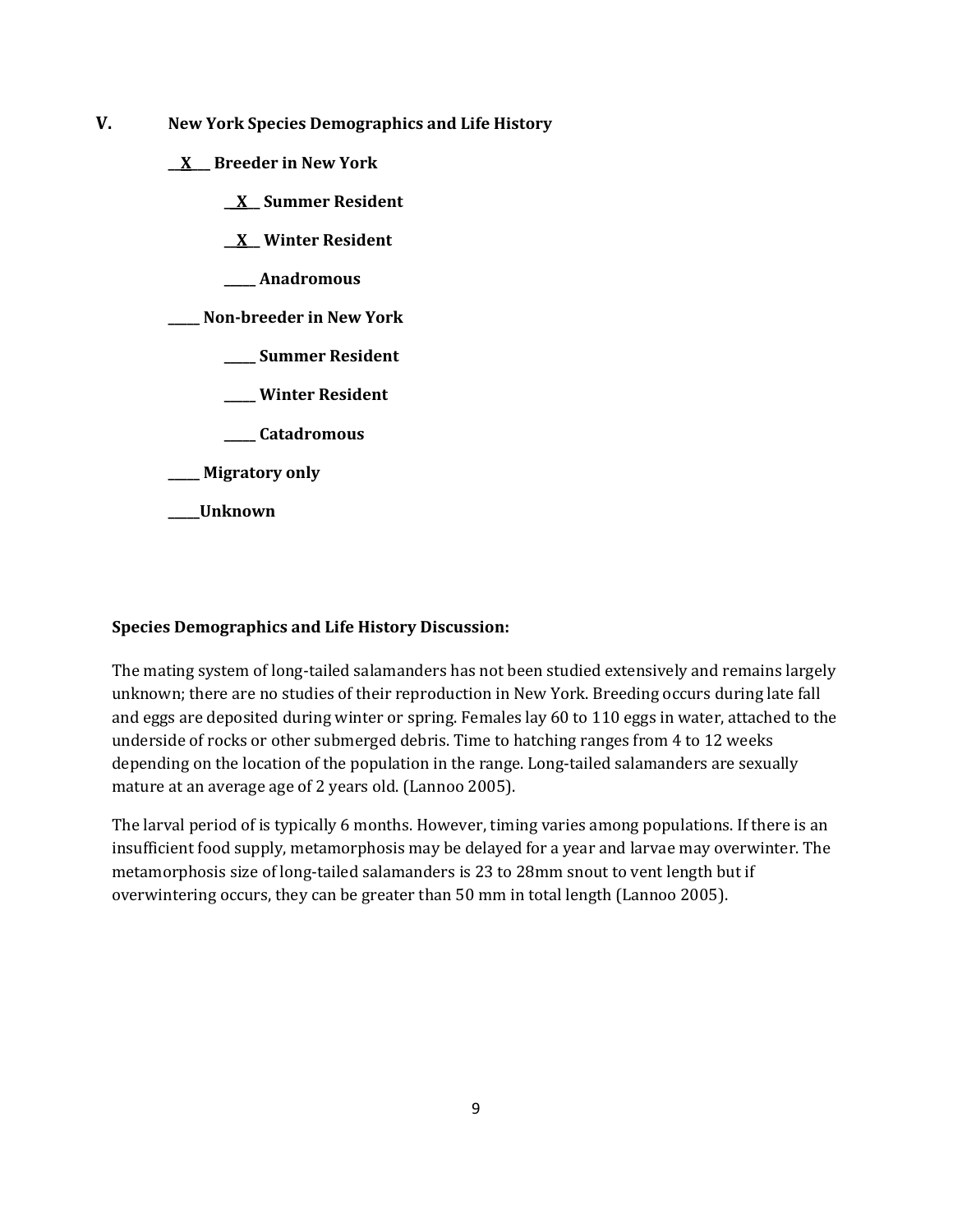# **VI. Threats:**

Habitat loss and water-quality degradation are the primary threats facing long-tailed salamander populations. Development can cause direct habitat destruction as well as secondary effects such as sedimentation of freshwater ponds. Logging near breeding streams eliminates the shade favored by this species and results in siltation of waterways. Actions that alter the hydrology, such as filling ponds or blocking springs jeopardize breeding habitats. In addition, draw-downs of the water table may alter spring flow, adversely affect long-tailed salamanders. Groundwater contamination resulting from multiple sources degrades the streams and ponds needed for larval development. Collecting is also a threat.

The chytrid fungus, *Batrachochytrium dendrobatidis* (Bd), first described in 1998 (Longcore et al. 1999), is a fungal pathogen that has affected more than 200 amphibian species in 6 countries (Skerratt et al. 2007). It has apparently not been detected in long-tailed salamanders. First identified in the 1960s (Granoff et al. 1965), ranaviruses have been shown to cause mortality in at least 14 families and more than 70 individual species of amphibians including long-tailed salamanders (Miller et al. 2011).

Long-tailed salamander was classified as "presumed stable" to predicted climate change in an assessment of vulnerability conducted by the New York Natural Heritage Program (Schlesinger et al. 2011).

# **Are there regulatory mechanisms that protect the species or its habitat in New York?**

**\_\_\_\_\_\_\_ No \_\_\_\_\_ Unknown \_\_X\_\_\_ Yes**

In 2006, the State of New York adopted legislation (ECL section 11-0107 sub 2) that gave all native frogs, turtles, snakes, lizards and salamanders legal protection as game species, and no salamander species are open to harvest. The legislation also outlaws the sale of any native species of herpetofauna regardless of its origin.

The Protection of Waters Program provides protection for rivers, streams, lakes, and ponds under Article 15 of the NYS Conservation Law.

# **Describe knowledge of management/conservation actions that are needed for recovery/conservation, or to eliminate, minimize, or compensate for the identified threats:**

Although strip mining and acid drainage from coal mining likely have impacted many populations in North America, Petranka (1998) states that the long-tailed salamander remains widely distributed and is in minimal need of protection. In New York, however, the species is poorly understood.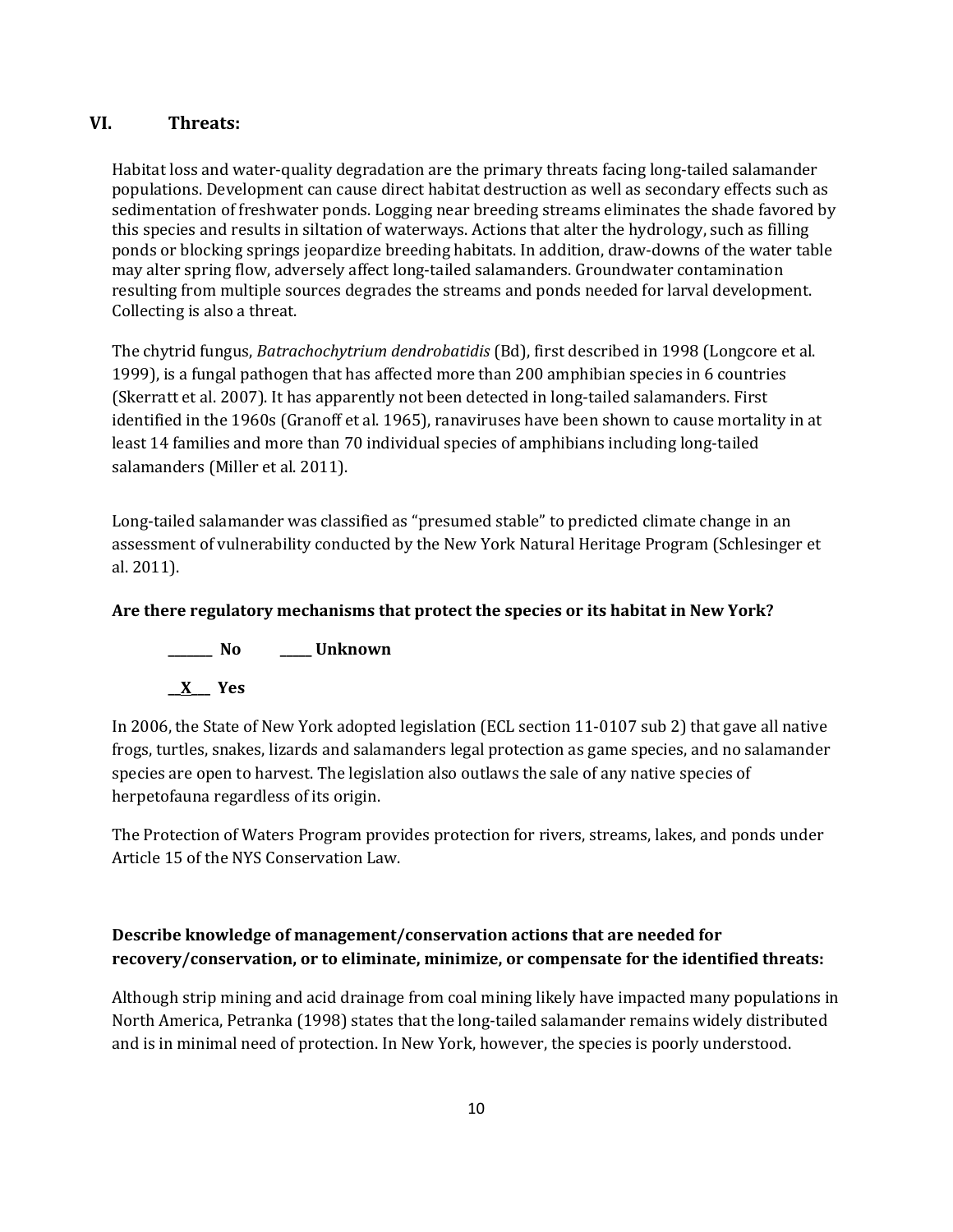Research needs include determining the distribution, population status, and habitat suitability throughout the state.

| <b>Conservation Actions</b> |                                                |  |
|-----------------------------|------------------------------------------------|--|
| <b>Action Category</b>      | Action                                         |  |
| Land/Water Management       | Site/Area Management                           |  |
| Land/Water Management       | <b>Habitat and Natural Process Restoration</b> |  |
| Land/Water Management       | Invasive/Problematic Species Control           |  |
| Law/Policy                  | Legislation                                    |  |

Conservation actions following IUCN taxonomy are categorized in the table below.

The Comprehensive Wildlife Conservation Strategy (NYSDEC 2005) includes recommendations for the following actions for stream salamanders, which includes longtail salamander.

#### **Habitat management:**

\_\_\_\_ Undertake remedial actions as needed to restore habitat quality in degraded streams.

#### **Habitat research:**

Develop standardized habitat survey protocols, and implement survey protocols at all known and potentially suitable sites, to document the character, quality and extent of occupied habitat.

#### **Life history research:**

Document life history parameters specific to New York populations of the species, including age and sex ratios, longevity, age at sexual maturity, survivorship of young, predator-prey relationships, and wetland/upland habitat requirements.

#### **Modify regulation:**

\_\_\_\_ Adopt into New York's Environmental Conservation Law provisions which designate all species in this group of stream salamanders as a protected small game species.

#### **Other action:**

 $\frac{1}{2}$  Periodically evaluate status of the species to determine whether the appropriate E/T/SC status listing is in effect.

### **Population monitoring:**

\_\_\_\_ Conduct periodic re-survey of known sites of species occurrence, in order to detect population trends.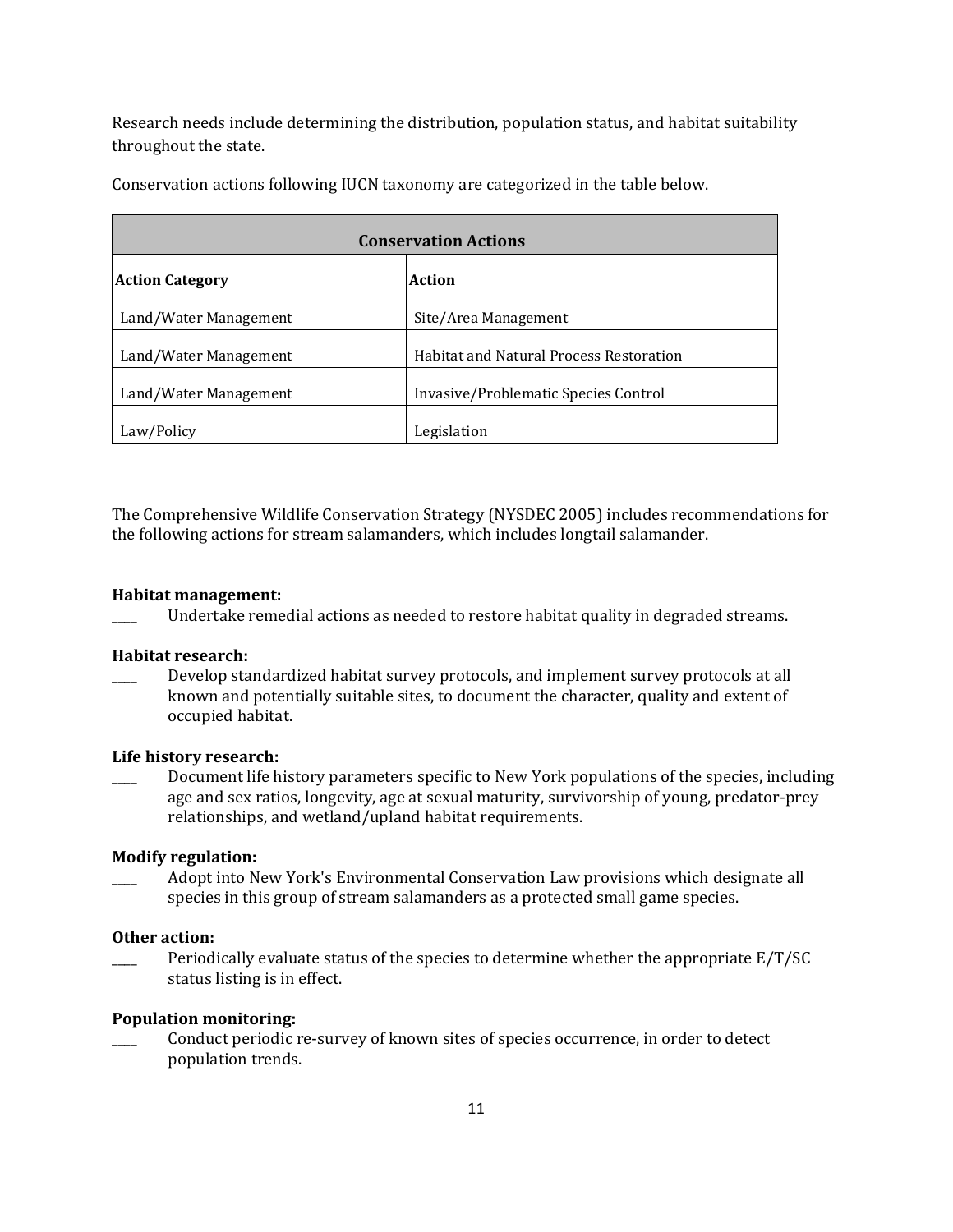### **Statewide baseline survey:**

Develop standardized population survey protocols, and implement survey protocols at all known and potentially suitable sites, to document the extent of occupied habitat.

# **VII. References**

Conant, R. and J. T. Collins. 1991. A field guide to the amphibians and reptiles of eastern and central North America. Houghton Mifflin Co., Boston, MA.

Gibbs, J. P., A. R. Breisch, P. K. Ducey, G. Johnson, J. L. Behler, R. Bothner. 2007. Amphibians and reptiles of New York State: Identification, natural history, and conservation. Oxford University Press. 504 pages.

Granoff A., P. E. Came, and K. A. Rafferty. 1965. The isolation and properties of viruses from *Rana pipiens*: their possible relationship to the renal adenocarcinoma of the leopard frog. Annals of the New York Academy of Science 126:237–255.

Lannoo, M. 2005. Amphibian Declines: The Conservation Status of United States Species. Berkeley, CA: University of California Press.

Longcore, J. E., .A. P. Pessier A. P., and D. K. Nichols. 1999. *Bd* gen. et sp. nov., a chytrid pathogenic to amphibians. Mycologia 91:219–227.

Miller, D., M. Gray, and A. Storfer. 2011. Ecopathology of ranaviruses infecting amphibians. Viruses 3(11):2351-2373. doi: 10.3390/v3112351

NatureServe. 2012. NatureServe Explorer: An online encyclopedia of life [web application]. Version 7.1. NatureServe, Arlington, Virginia. Available http://www.natureserve.org/explorer. (Accessed: December 7, 2012).

NEPARC. 2010. Northeast Amphibian and Reptile Species of Regional Responsibility and Conservation Concern. Northeast Partners in Amphibian and Reptile Conservation (NEPARC). Publication 2010-1.

Peterson, D. and Peterson, A. 2005. New York Natural Heritage Survey of Southern New York State for the Long-tailed salamander (Eurycea longicauda).

Petranka, J.W. 1998. Salamanders of the United States and Canada. Smithsonian Institution Press, Washington and London. 587 pages.